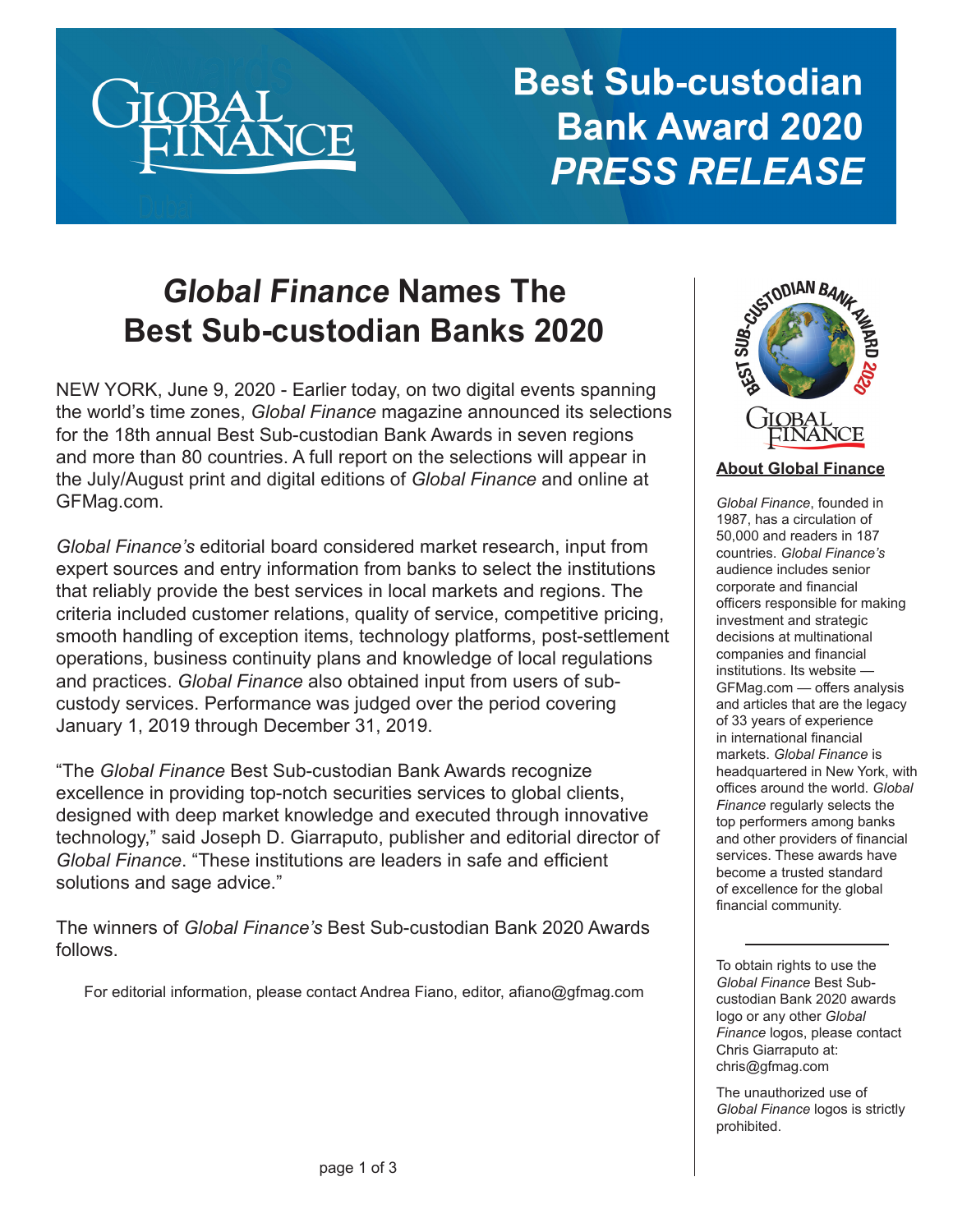

## **Best Sub-custodian Bank Award 2020 PRESS RELEASE**

#### *Global Finance* **Names The Best Sub-custodian Banks 2020**

#### **BEST SUB-CUSTODIAN BANK AWARDS 2020**

| <b>REGIONAL WINNERS</b>  |                                   |               |                               |  |
|--------------------------|-----------------------------------|---------------|-------------------------------|--|
| <b>North America</b>     | <b>CIBC Mellon</b>                | Asia-Pacific  | <b>DBS</b>                    |  |
| Western Europe           | <b>Societe Generale</b>           | Middle East   | <b>Standard Chartered</b>     |  |
| Central & Eastern Europe | <b>UniCredit</b>                  | Africa        | <b>Standard Bank</b>          |  |
| Latin America            | Citi                              |               |                               |  |
| <b>COUNTRY WINNERS</b>   |                                   |               |                               |  |
| Argentina                | Citi                              | Estonia       | <b>SEB</b>                    |  |
| Armenia                  | <b>Araratbank</b>                 | Finland       | <b>Nordea</b>                 |  |
| Australia                | <b>National Australia Bank</b>    | France        | <b>Societe Generale</b>       |  |
| Austria                  | <b>UniCredit Bank Austria</b>     | Georgia       | <b>Bank of Georgia</b>        |  |
| <b>Bahrain</b>           | <b>Standard Chartered</b>         | Germany       | Commerzbank                   |  |
| Belgium                  | <b>BNP Paribas</b>                | Ghana         | <b>Stanbic Bank Ghana</b>     |  |
| <b>Brazil</b>            | Itaú Unibanco                     | Greece        | <b>Eurobank Ergasias</b>      |  |
| <b>Bulgaria</b>          | <b>UniCredit Bulbank</b>          | Hong Kong     | <b>Standard Chartered</b>     |  |
| Canada                   | <b>CIBC Mellon</b>                | Hungary       | <b>UniCredit Bank Hungary</b> |  |
| Chile                    | <b>Banco de Chile</b>             | Iceland       | <b>Islandsbanki</b>           |  |
| China                    | <b>Agricultural Bank of China</b> | India         | <b>ICICI</b>                  |  |
| Colombia                 | <b>Citi</b>                       | Indonesia     | <b>DBS</b>                    |  |
| Cote d'Ivoire            | Societe Generale Cote d'Ivoire    | Ireland       | <b>BNP Paribas</b>            |  |
| Croatia                  | <b>OTP Croatia</b>                | <b>Israel</b> | <b>Bank Leumi</b>             |  |
| Cyprus                   | <b>Bank of Cyprus</b>             | <b>Italy</b>  | Intesa Sanpaolo               |  |
| Czech Republic           | <b>CSOB</b>                       | Japan         | <b>MUFG</b>                   |  |
| <b>Denmark</b>           | <b>Nordea</b>                     | Jordan        | <b>Standard Chartered</b>     |  |
| Egypt                    | <b>Banque du Caire</b>            | Kazakhstan    | <b>Citi</b>                   |  |